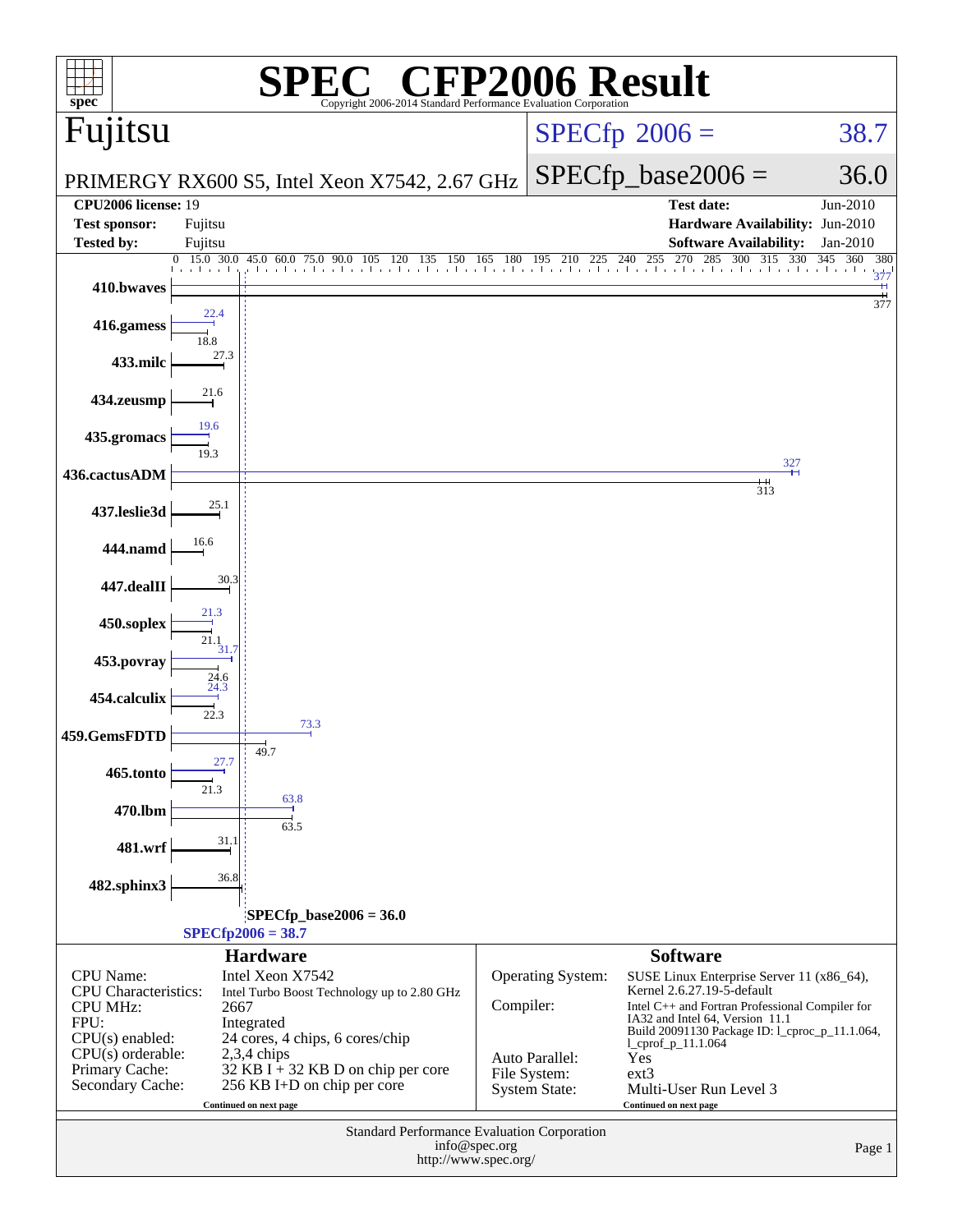| spec <sup>®</sup>                                                                                                                                             |                        |                     |                            |              | <b>SPEC CFP2006 Result</b><br>Copyright 2006-2014 Standard Performance Evaluation Corporation            |              |                        |                     |                        |                               |                                 |                     |
|---------------------------------------------------------------------------------------------------------------------------------------------------------------|------------------------|---------------------|----------------------------|--------------|----------------------------------------------------------------------------------------------------------|--------------|------------------------|---------------------|------------------------|-------------------------------|---------------------------------|---------------------|
| Fujitsu                                                                                                                                                       |                        |                     |                            |              |                                                                                                          |              |                        | $SPECfp2006 =$      |                        |                               |                                 | 38.7                |
| PRIMERGY RX600 S5, Intel Xeon X7542, 2.67 GHz                                                                                                                 |                        |                     |                            |              |                                                                                                          |              |                        |                     | $SPECfp\_base2006 =$   |                               |                                 | 36.0                |
| <b>CPU2006 license: 19</b>                                                                                                                                    |                        |                     |                            |              |                                                                                                          |              |                        |                     | <b>Test date:</b>      |                               |                                 | Jun-2010            |
| <b>Test sponsor:</b>                                                                                                                                          | Fujitsu                |                     |                            |              |                                                                                                          |              |                        |                     |                        |                               | Hardware Availability: Jun-2010 |                     |
| <b>Tested by:</b>                                                                                                                                             | Fujitsu                |                     |                            |              |                                                                                                          |              |                        |                     |                        | <b>Software Availability:</b> |                                 | Jan-2010            |
| 18 MB I+D on chip per chip<br>L3 Cache:<br>Other Cache:<br>None<br>Memory:<br>256 GB (64x4 GB PC3-10600R, 2 rank, CL9-9-9, ECC,<br>see add'l detail in notes) |                        |                     |                            |              | <b>Base Pointers:</b><br>64-bit<br>Peak Pointers:<br>32/64-bit<br>Other Software:<br>None                |              |                        |                     |                        |                               |                                 |                     |
| Disk Subsystem:<br><b>Other Hardware:</b>                                                                                                                     |                        | None                | 1 x SAS, 300 GB, 10000 RPM |              |                                                                                                          |              |                        |                     |                        |                               |                                 |                     |
| <b>Results Table</b>                                                                                                                                          |                        |                     |                            |              |                                                                                                          |              |                        |                     |                        |                               |                                 |                     |
|                                                                                                                                                               |                        |                     | <b>Base</b>                |              |                                                                                                          |              |                        |                     | <b>Peak</b>            |                               |                                 |                     |
| <b>Benchmark</b><br>410.bwayes                                                                                                                                | <b>Seconds</b><br>36.3 | <b>Ratio</b><br>375 | <b>Seconds</b><br>36.1     | Ratio<br>377 | <b>Seconds</b><br>36.1                                                                                   | Ratio<br>377 | <b>Seconds</b><br>36.1 | <b>Ratio</b><br>377 | <b>Seconds</b><br>36.1 | <b>Ratio</b><br>377           | <b>Seconds</b><br>36.3          | <b>Ratio</b><br>374 |
| $416$ .gamess                                                                                                                                                 | 1043                   | 18.8                | 1044                       | 18.8         | 1045                                                                                                     | 18.7         | 873                    | 22.4                | 873                    | 22.4                          | 873                             | 22.4                |
| 433.milc                                                                                                                                                      | 336                    | 27.3                | 335                        | 27.4         | 336                                                                                                      | 27.3         | 336                    | 27.3                | 335                    | 27.4                          | 336                             | 27.3                |
| 434.zeusmp                                                                                                                                                    | 426                    | 21.3                | 421                        | 21.6         | 421                                                                                                      | 21.6         | 426                    | 21.3                | 421                    | 21.6                          | 421                             | 21.6                |
| 435.gromacs                                                                                                                                                   | 370                    | 19.3                | 369                        | 19.3         | 370                                                                                                      | 19.3         | 365                    | 19.6                | 364                    | <b>19.6</b>                   | 364                             | 19.6                |
| 436.cactusADM                                                                                                                                                 | 38.6                   | 310                 | 38.0                       | 315          | 38.2                                                                                                     | 313          | 36.6                   | 327                 | 36.2                   | 330                           | 36.5                            | 327                 |
| 437.leslie3d                                                                                                                                                  | 375                    | 25.1                | 373                        | 25.2         | 374                                                                                                      | 25.1         | 375                    | 25.1                | 373                    | 25.2                          | 374                             | 25.1                |
| 444.namd                                                                                                                                                      | 482                    | 16.6                | 482                        | 16.6         | 482                                                                                                      | 16.6         | 482                    | 16.6                | 482                    | <b>16.6</b>                   | 482                             | 16.6                |
| 447.dealII                                                                                                                                                    | 378                    | 30.3                | 377                        | 30.3         | 377                                                                                                      | 30.3         | 378                    | 30.3                | 377                    | 30.3                          | 377                             | 30.3                |
| $450$ .soplex                                                                                                                                                 | 396                    | 21.1                | 397                        | 21.0         | 394                                                                                                      | 21.2         | 393                    | 21.2                | 391                    | 21.3                          | 390                             | 21.4                |
| $453$ . povray                                                                                                                                                | 217                    | 24.5                | 217                        | 24.6         | 217                                                                                                      | 24.6         | 168                    | 31.7                | 169                    | 31.4                          | 168                             | 31.7                |
| 454.calculix                                                                                                                                                  | 369                    | 22.3                | 370                        | 22.3         | 370                                                                                                      | 22.3         | 339                    | 24.3                | 340                    | 24.3                          | 339                             | 24.3                |
| 459.GemsFDTD                                                                                                                                                  | 213                    | 49.7                | 214                        | 49.7         | 214                                                                                                      | 49.6         | 145                    | 73.2                | 144                    | 73.5                          | 145                             | 73.3                |
| 465.tonto                                                                                                                                                     | 463                    | 21.3                | 462                        | 21.3         | 463                                                                                                      | 21.3         | 355                    | 27.7                | 356                    | 27.7                          | 356                             | 27.7                |
| 470.1bm                                                                                                                                                       | 216                    | 63.5                | 216                        | 63.6         | 217                                                                                                      | 63.4         | 214                    | 64.1                | 215                    | 63.8                          | 215                             | 63.8                |
| 481.wrf                                                                                                                                                       | 359                    | 31.1                | 359                        | 31.1         | 359                                                                                                      | 31.1         | 359                    | 31.1                | 359                    | 31.1                          | 359                             | 31.1                |
| $482$ .sphinx $3$                                                                                                                                             | 530                    | 36.8                | 530                        | 36.8         | 530                                                                                                      | 36.8         | 530                    | 36.8                | 530                    | 36.8                          | 530                             | 36.8                |
|                                                                                                                                                               |                        |                     |                            |              | Results appear in the order in which they were run. Bold underlined text indicates a median measurement. |              |                        |                     |                        |                               |                                 |                     |

#### **[Operating System Notes](http://www.spec.org/auto/cpu2006/Docs/result-fields.html#OperatingSystemNotes)**

'ulimit -s unlimited' was used to set the stacksize to unlimited prior to run

#### **[Platform Notes](http://www.spec.org/auto/cpu2006/Docs/result-fields.html#PlatformNotes)**

 The system automatically configures the memory to run at 978 MHz. BIOS configuration: Intel HT Technology = Disable

#### **[General Notes](http://www.spec.org/auto/cpu2006/Docs/result-fields.html#GeneralNotes)**

 OMP\_NUM\_THREADS set to number of cores KMP\_AFFINITY set to granularity=fine,scatter KMP\_STACKSIZE set to 200M

Continued on next page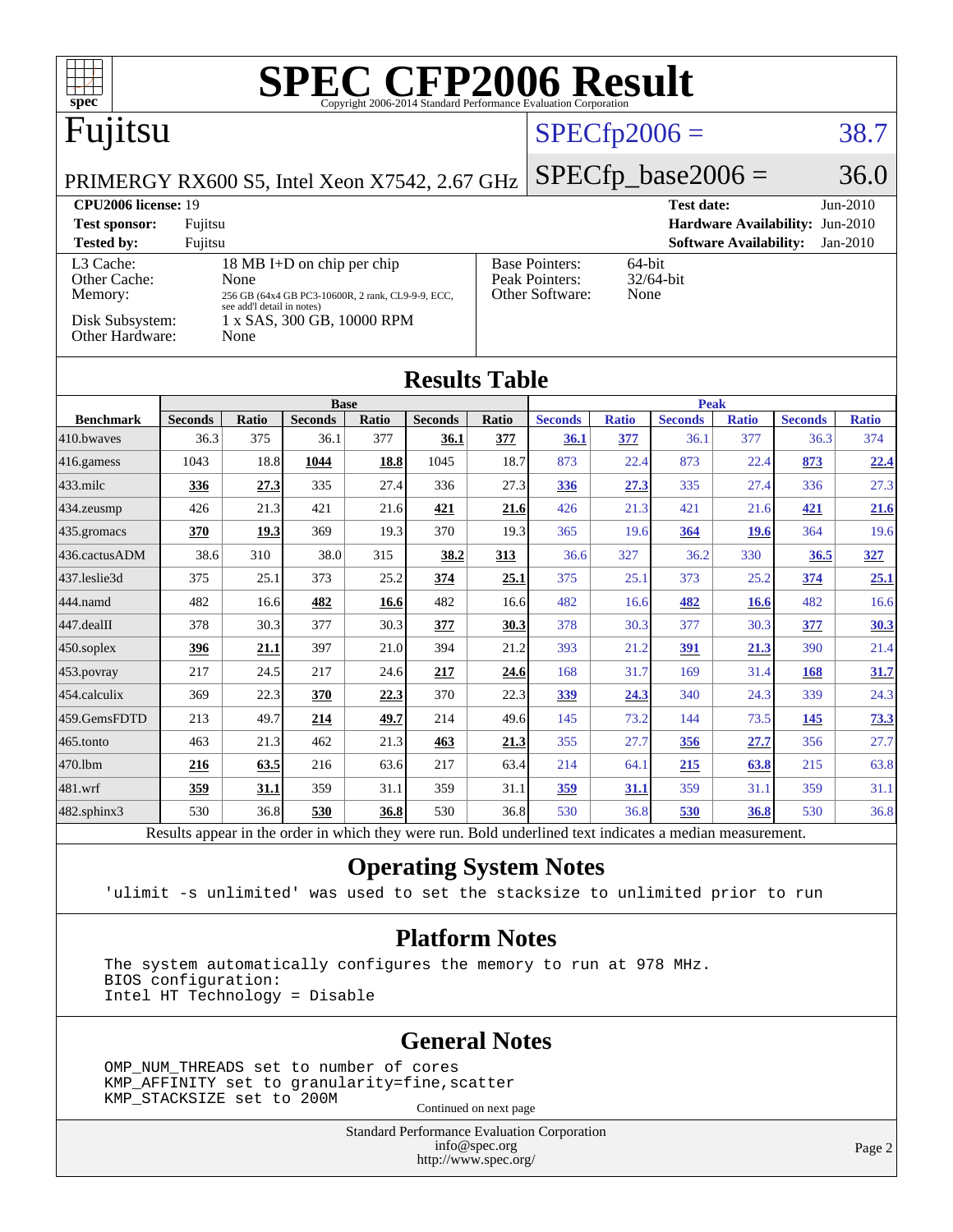

# **[SPEC CFP2006 Result](http://www.spec.org/auto/cpu2006/Docs/result-fields.html#SPECCFP2006Result)**

# Fujitsu

 $SPECfp2006 = 38.7$  $SPECfp2006 = 38.7$ 

PRIMERGY RX600 S5, Intel Xeon X7542, 2.67 GHz  $SPECfp\_base2006 = 36.0$ 

**[CPU2006 license:](http://www.spec.org/auto/cpu2006/Docs/result-fields.html#CPU2006license)** 19 **[Test date:](http://www.spec.org/auto/cpu2006/Docs/result-fields.html#Testdate)** Jun-2010 **[Test sponsor:](http://www.spec.org/auto/cpu2006/Docs/result-fields.html#Testsponsor)** Fujitsu **[Hardware Availability:](http://www.spec.org/auto/cpu2006/Docs/result-fields.html#HardwareAvailability)** Jun-2010 **[Tested by:](http://www.spec.org/auto/cpu2006/Docs/result-fields.html#Testedby)** Fujitsu **[Software Availability:](http://www.spec.org/auto/cpu2006/Docs/result-fields.html#SoftwareAvailability)** Jan-2010

#### **[General Notes \(Continued\)](http://www.spec.org/auto/cpu2006/Docs/result-fields.html#GeneralNotes)**

 For information about Fujitsu please visit: <http://www.fujitsu.com> Binaries were compiled on SLES 10 with Binutils 2.18.50.0.7.20080502

## **[Base Compiler Invocation](http://www.spec.org/auto/cpu2006/Docs/result-fields.html#BaseCompilerInvocation)**

[C benchmarks](http://www.spec.org/auto/cpu2006/Docs/result-fields.html#Cbenchmarks):

 $\text{icc}$   $-\text{m64}$ 

[C++ benchmarks:](http://www.spec.org/auto/cpu2006/Docs/result-fields.html#CXXbenchmarks) [icpc -m64](http://www.spec.org/cpu2006/results/res2010q3/cpu2006-20100702-12057.flags.html#user_CXXbase_intel_icpc_64bit_bedb90c1146cab66620883ef4f41a67e)

[Fortran benchmarks](http://www.spec.org/auto/cpu2006/Docs/result-fields.html#Fortranbenchmarks): [ifort -m64](http://www.spec.org/cpu2006/results/res2010q3/cpu2006-20100702-12057.flags.html#user_FCbase_intel_ifort_64bit_ee9d0fb25645d0210d97eb0527dcc06e)

[Benchmarks using both Fortran and C](http://www.spec.org/auto/cpu2006/Docs/result-fields.html#BenchmarksusingbothFortranandC): [icc -m64](http://www.spec.org/cpu2006/results/res2010q3/cpu2006-20100702-12057.flags.html#user_CC_FCbase_intel_icc_64bit_0b7121f5ab7cfabee23d88897260401c) [ifort -m64](http://www.spec.org/cpu2006/results/res2010q3/cpu2006-20100702-12057.flags.html#user_CC_FCbase_intel_ifort_64bit_ee9d0fb25645d0210d97eb0527dcc06e)

#### **[Base Portability Flags](http://www.spec.org/auto/cpu2006/Docs/result-fields.html#BasePortabilityFlags)**

| 410.bwaves: -DSPEC CPU LP64                  |                                                                |
|----------------------------------------------|----------------------------------------------------------------|
| 416.gamess: -DSPEC_CPU_LP64                  |                                                                |
| 433.milc: -DSPEC CPU LP64                    |                                                                |
| 434.zeusmp: -DSPEC_CPU_LP64                  |                                                                |
| 435.gromacs: -DSPEC_CPU_LP64 -nofor_main     |                                                                |
| 436.cactusADM: - DSPEC CPU LP64 - nofor main |                                                                |
| 437.leslie3d: -DSPEC CPU LP64                |                                                                |
| 444.namd: -DSPEC CPU LP64                    |                                                                |
| 447.dealII: -DSPEC_CPU LP64                  |                                                                |
| 450.soplex: -DSPEC CPU LP64                  |                                                                |
| 453.povray: -DSPEC_CPU_LP64                  |                                                                |
| 454.calculix: - DSPEC CPU LP64 - nofor main  |                                                                |
| 459. GemsFDTD: - DSPEC CPU LP64              |                                                                |
| 465.tonto: - DSPEC CPU LP64                  |                                                                |
| 470.1bm: - DSPEC CPU LP64                    |                                                                |
|                                              | 481.wrf: -DSPEC CPU_LP64 -DSPEC_CPU_CASE_FLAG -DSPEC_CPU_LINUX |
| 482.sphinx3: -DSPEC_CPU_LP64                 |                                                                |

#### **[Base Optimization Flags](http://www.spec.org/auto/cpu2006/Docs/result-fields.html#BaseOptimizationFlags)**

[C benchmarks](http://www.spec.org/auto/cpu2006/Docs/result-fields.html#Cbenchmarks): [-xSSE4.2](http://www.spec.org/cpu2006/results/res2010q3/cpu2006-20100702-12057.flags.html#user_CCbase_f-xSSE42_f91528193cf0b216347adb8b939d4107) [-ipo](http://www.spec.org/cpu2006/results/res2010q3/cpu2006-20100702-12057.flags.html#user_CCbase_f-ipo) [-O3](http://www.spec.org/cpu2006/results/res2010q3/cpu2006-20100702-12057.flags.html#user_CCbase_f-O3) [-no-prec-div](http://www.spec.org/cpu2006/results/res2010q3/cpu2006-20100702-12057.flags.html#user_CCbase_f-no-prec-div) [-static](http://www.spec.org/cpu2006/results/res2010q3/cpu2006-20100702-12057.flags.html#user_CCbase_f-static) [-parallel](http://www.spec.org/cpu2006/results/res2010q3/cpu2006-20100702-12057.flags.html#user_CCbase_f-parallel) [-opt-prefetch](http://www.spec.org/cpu2006/results/res2010q3/cpu2006-20100702-12057.flags.html#user_CCbase_f-opt-prefetch)

[C++ benchmarks:](http://www.spec.org/auto/cpu2006/Docs/result-fields.html#CXXbenchmarks)

[-xSSE4.2](http://www.spec.org/cpu2006/results/res2010q3/cpu2006-20100702-12057.flags.html#user_CXXbase_f-xSSE42_f91528193cf0b216347adb8b939d4107) [-ipo](http://www.spec.org/cpu2006/results/res2010q3/cpu2006-20100702-12057.flags.html#user_CXXbase_f-ipo) [-O3](http://www.spec.org/cpu2006/results/res2010q3/cpu2006-20100702-12057.flags.html#user_CXXbase_f-O3) [-no-prec-div](http://www.spec.org/cpu2006/results/res2010q3/cpu2006-20100702-12057.flags.html#user_CXXbase_f-no-prec-div) [-static](http://www.spec.org/cpu2006/results/res2010q3/cpu2006-20100702-12057.flags.html#user_CXXbase_f-static) [-parallel](http://www.spec.org/cpu2006/results/res2010q3/cpu2006-20100702-12057.flags.html#user_CXXbase_f-parallel) [-opt-prefetch](http://www.spec.org/cpu2006/results/res2010q3/cpu2006-20100702-12057.flags.html#user_CXXbase_f-opt-prefetch)

Continued on next page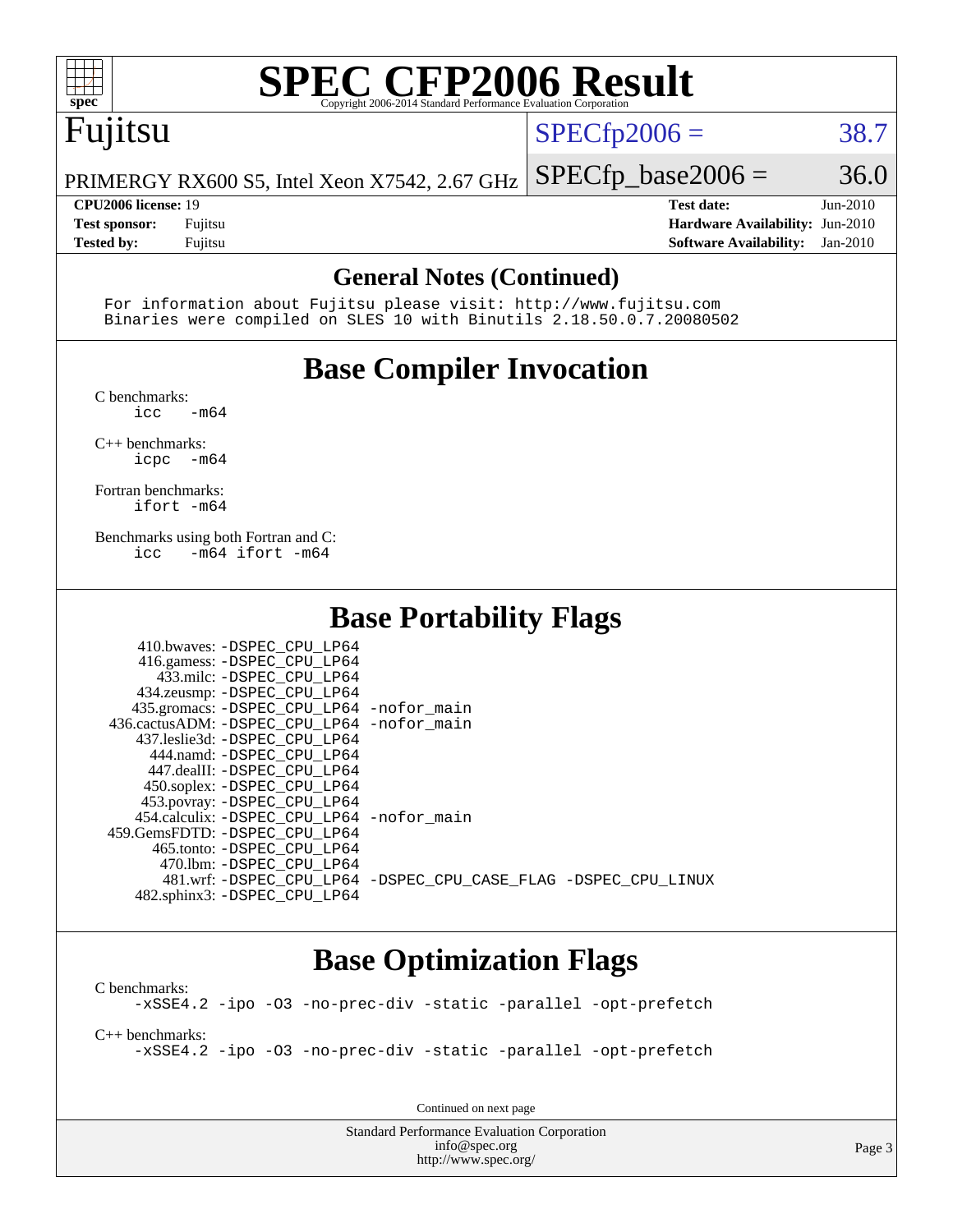

# **[SPEC CFP2006 Result](http://www.spec.org/auto/cpu2006/Docs/result-fields.html#SPECCFP2006Result)**

# Fujitsu

 $SPECTp2006 = 38.7$ 

PRIMERGY RX600 S5, Intel Xeon X7542, 2.67 GHz  $SPECTp\_base2006 = 36.0$ 

**[CPU2006 license:](http://www.spec.org/auto/cpu2006/Docs/result-fields.html#CPU2006license)** 19 **[Test date:](http://www.spec.org/auto/cpu2006/Docs/result-fields.html#Testdate)** Jun-2010 **[Test sponsor:](http://www.spec.org/auto/cpu2006/Docs/result-fields.html#Testsponsor)** Fujitsu **[Hardware Availability:](http://www.spec.org/auto/cpu2006/Docs/result-fields.html#HardwareAvailability)** Jun-2010 **[Tested by:](http://www.spec.org/auto/cpu2006/Docs/result-fields.html#Testedby)** Fujitsu **[Software Availability:](http://www.spec.org/auto/cpu2006/Docs/result-fields.html#SoftwareAvailability)** Jan-2010

## **[Base Optimization Flags \(Continued\)](http://www.spec.org/auto/cpu2006/Docs/result-fields.html#BaseOptimizationFlags)**

[Fortran benchmarks](http://www.spec.org/auto/cpu2006/Docs/result-fields.html#Fortranbenchmarks): [-xSSE4.2](http://www.spec.org/cpu2006/results/res2010q3/cpu2006-20100702-12057.flags.html#user_FCbase_f-xSSE42_f91528193cf0b216347adb8b939d4107) [-ipo](http://www.spec.org/cpu2006/results/res2010q3/cpu2006-20100702-12057.flags.html#user_FCbase_f-ipo) [-O3](http://www.spec.org/cpu2006/results/res2010q3/cpu2006-20100702-12057.flags.html#user_FCbase_f-O3) [-no-prec-div](http://www.spec.org/cpu2006/results/res2010q3/cpu2006-20100702-12057.flags.html#user_FCbase_f-no-prec-div) [-static](http://www.spec.org/cpu2006/results/res2010q3/cpu2006-20100702-12057.flags.html#user_FCbase_f-static) [-parallel](http://www.spec.org/cpu2006/results/res2010q3/cpu2006-20100702-12057.flags.html#user_FCbase_f-parallel) [-opt-prefetch](http://www.spec.org/cpu2006/results/res2010q3/cpu2006-20100702-12057.flags.html#user_FCbase_f-opt-prefetch)

[Benchmarks using both Fortran and C](http://www.spec.org/auto/cpu2006/Docs/result-fields.html#BenchmarksusingbothFortranandC): [-xSSE4.2](http://www.spec.org/cpu2006/results/res2010q3/cpu2006-20100702-12057.flags.html#user_CC_FCbase_f-xSSE42_f91528193cf0b216347adb8b939d4107) [-ipo](http://www.spec.org/cpu2006/results/res2010q3/cpu2006-20100702-12057.flags.html#user_CC_FCbase_f-ipo) [-O3](http://www.spec.org/cpu2006/results/res2010q3/cpu2006-20100702-12057.flags.html#user_CC_FCbase_f-O3) [-no-prec-div](http://www.spec.org/cpu2006/results/res2010q3/cpu2006-20100702-12057.flags.html#user_CC_FCbase_f-no-prec-div) [-static](http://www.spec.org/cpu2006/results/res2010q3/cpu2006-20100702-12057.flags.html#user_CC_FCbase_f-static) [-parallel](http://www.spec.org/cpu2006/results/res2010q3/cpu2006-20100702-12057.flags.html#user_CC_FCbase_f-parallel) [-opt-prefetch](http://www.spec.org/cpu2006/results/res2010q3/cpu2006-20100702-12057.flags.html#user_CC_FCbase_f-opt-prefetch)

**[Peak Compiler Invocation](http://www.spec.org/auto/cpu2006/Docs/result-fields.html#PeakCompilerInvocation)**

[C benchmarks](http://www.spec.org/auto/cpu2006/Docs/result-fields.html#Cbenchmarks):  $icc$   $-m64$ 

[C++ benchmarks:](http://www.spec.org/auto/cpu2006/Docs/result-fields.html#CXXbenchmarks) [icpc -m64](http://www.spec.org/cpu2006/results/res2010q3/cpu2006-20100702-12057.flags.html#user_CXXpeak_intel_icpc_64bit_bedb90c1146cab66620883ef4f41a67e)

[Fortran benchmarks](http://www.spec.org/auto/cpu2006/Docs/result-fields.html#Fortranbenchmarks): [ifort -m64](http://www.spec.org/cpu2006/results/res2010q3/cpu2006-20100702-12057.flags.html#user_FCpeak_intel_ifort_64bit_ee9d0fb25645d0210d97eb0527dcc06e)

[Benchmarks using both Fortran and C](http://www.spec.org/auto/cpu2006/Docs/result-fields.html#BenchmarksusingbothFortranandC): [icc -m64](http://www.spec.org/cpu2006/results/res2010q3/cpu2006-20100702-12057.flags.html#user_CC_FCpeak_intel_icc_64bit_0b7121f5ab7cfabee23d88897260401c) [ifort -m64](http://www.spec.org/cpu2006/results/res2010q3/cpu2006-20100702-12057.flags.html#user_CC_FCpeak_intel_ifort_64bit_ee9d0fb25645d0210d97eb0527dcc06e)

**[Peak Portability Flags](http://www.spec.org/auto/cpu2006/Docs/result-fields.html#PeakPortabilityFlags)**

Same as Base Portability Flags

## **[Peak Optimization Flags](http://www.spec.org/auto/cpu2006/Docs/result-fields.html#PeakOptimizationFlags)**

[C benchmarks](http://www.spec.org/auto/cpu2006/Docs/result-fields.html#Cbenchmarks):

433.milc: basepeak = yes

 470.lbm: [-xSSE4.2](http://www.spec.org/cpu2006/results/res2010q3/cpu2006-20100702-12057.flags.html#user_peakPASS2_CFLAGSPASS2_LDFLAGS470_lbm_f-xSSE42_f91528193cf0b216347adb8b939d4107)(pass 2) [-prof-gen](http://www.spec.org/cpu2006/results/res2010q3/cpu2006-20100702-12057.flags.html#user_peakPASS1_CFLAGSPASS1_LDFLAGS470_lbm_prof_gen_e43856698f6ca7b7e442dfd80e94a8fc)(pass 1) [-ipo](http://www.spec.org/cpu2006/results/res2010q3/cpu2006-20100702-12057.flags.html#user_peakPASS2_CFLAGSPASS2_LDFLAGS470_lbm_f-ipo)(pass 2) [-O3](http://www.spec.org/cpu2006/results/res2010q3/cpu2006-20100702-12057.flags.html#user_peakPASS2_CFLAGSPASS2_LDFLAGS470_lbm_f-O3)(pass 2) [-no-prec-div](http://www.spec.org/cpu2006/results/res2010q3/cpu2006-20100702-12057.flags.html#user_peakPASS2_CFLAGSPASS2_LDFLAGS470_lbm_f-no-prec-div)(pass 2) [-static](http://www.spec.org/cpu2006/results/res2010q3/cpu2006-20100702-12057.flags.html#user_peakPASS2_CFLAGSPASS2_LDFLAGS470_lbm_f-static)(pass 2) [-prof-use](http://www.spec.org/cpu2006/results/res2010q3/cpu2006-20100702-12057.flags.html#user_peakPASS2_CFLAGSPASS2_LDFLAGS470_lbm_prof_use_bccf7792157ff70d64e32fe3e1250b55)(pass 2) [-parallel](http://www.spec.org/cpu2006/results/res2010q3/cpu2006-20100702-12057.flags.html#user_peakOPTIMIZE470_lbm_f-parallel) [-ansi-alias](http://www.spec.org/cpu2006/results/res2010q3/cpu2006-20100702-12057.flags.html#user_peakOPTIMIZE470_lbm_f-ansi-alias) [-auto-ilp32](http://www.spec.org/cpu2006/results/res2010q3/cpu2006-20100702-12057.flags.html#user_peakCOPTIMIZE470_lbm_f-auto-ilp32)

482.sphinx3: basepeak = yes

[C++ benchmarks:](http://www.spec.org/auto/cpu2006/Docs/result-fields.html#CXXbenchmarks)

 $444$ .namd: basepeak = yes

447.dealII: basepeak = yes

 $450.\text{soplex: } -x\text{SSE4}.2(\text{pass 2}) -\text{prof-gen}(\text{pass 1}) -\text{ipo}(\text{pass 2}) -\text{O3}(\text{pass 2})$ [-no-prec-div](http://www.spec.org/cpu2006/results/res2010q3/cpu2006-20100702-12057.flags.html#user_peakPASS2_CXXFLAGSPASS2_LDFLAGS450_soplex_f-no-prec-div)(pass 2) [-static](http://www.spec.org/cpu2006/results/res2010q3/cpu2006-20100702-12057.flags.html#user_peakPASS2_CXXFLAGSPASS2_LDFLAGS450_soplex_f-static)(pass 2) [-prof-use](http://www.spec.org/cpu2006/results/res2010q3/cpu2006-20100702-12057.flags.html#user_peakPASS2_CXXFLAGSPASS2_LDFLAGS450_soplex_prof_use_bccf7792157ff70d64e32fe3e1250b55)(pass 2) [-opt-malloc-options=3](http://www.spec.org/cpu2006/results/res2010q3/cpu2006-20100702-12057.flags.html#user_peakOPTIMIZE450_soplex_f-opt-malloc-options_13ab9b803cf986b4ee62f0a5998c2238) [-auto-ilp32](http://www.spec.org/cpu2006/results/res2010q3/cpu2006-20100702-12057.flags.html#user_peakCXXOPTIMIZE450_soplex_f-auto-ilp32)

Continued on next page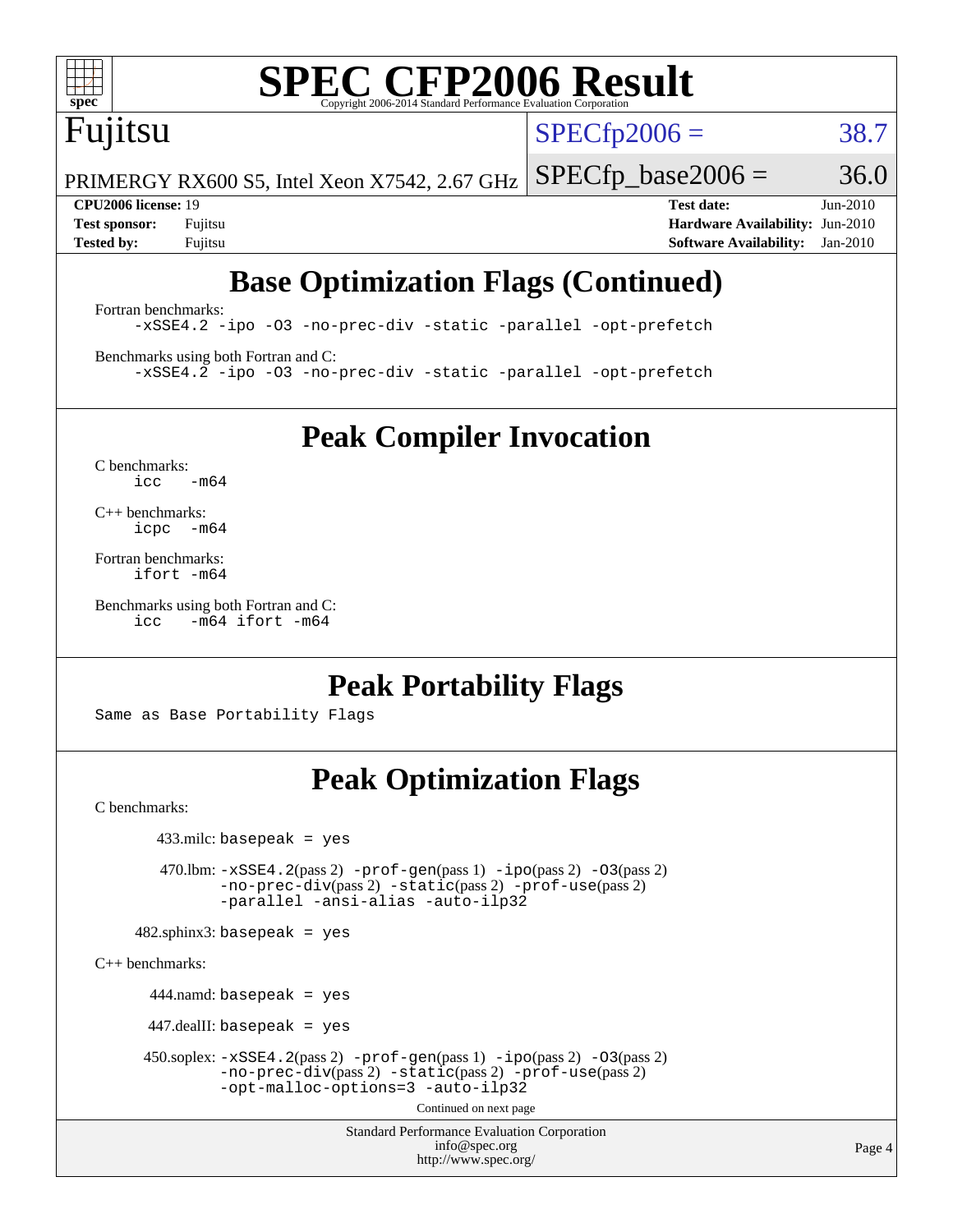| spec                                                                                          | <b>SPEC CFP2006 Result</b><br>Copyright 2006-2014 Standard Performance Evaluation Corporation                                                                                                                                 |                      |                                                                                       |                        |
|-----------------------------------------------------------------------------------------------|-------------------------------------------------------------------------------------------------------------------------------------------------------------------------------------------------------------------------------|----------------------|---------------------------------------------------------------------------------------|------------------------|
| Fuµtsu                                                                                        |                                                                                                                                                                                                                               | $SPECfp2006 =$       |                                                                                       | 38.7                   |
|                                                                                               | PRIMERGY RX600 S5, Intel Xeon X7542, 2.67 GHz                                                                                                                                                                                 | $SPECfp\_base2006 =$ |                                                                                       | 36.0                   |
| <b>CPU2006</b> license: 19<br><b>Test sponsor:</b><br>Fujitsu<br><b>Tested by:</b><br>Fujitsu |                                                                                                                                                                                                                               |                      | <b>Test date:</b><br>Hardware Availability: Jun-2010<br><b>Software Availability:</b> | Jun-2010<br>$Jan-2010$ |
|                                                                                               | <b>Peak Optimization Flags (Continued)</b>                                                                                                                                                                                    |                      |                                                                                       |                        |
|                                                                                               | $453.$ povray: $-xSSE4.2(pass2)$ -prof-gen $(pass1)$ -ipo $(pass2)$ -03 $(pass2)$<br>-no-prec-div(pass 2) -static(pass 2) -prof-use(pass 2)<br>-unroll4 -ansi-alias                                                           |                      |                                                                                       |                        |
| Fortran benchmarks:                                                                           |                                                                                                                                                                                                                               |                      |                                                                                       |                        |
|                                                                                               | 410.bwaves: -xSSE4.2 -ipo -03 -no-prec-div -static -opt-prefetch<br>-parallel                                                                                                                                                 |                      |                                                                                       |                        |
|                                                                                               | 416.gamess: $-xSSE4$ . 2(pass 2) $-prof-gen(pass 1) -ipo(pass 2) -03(pass 2)$<br>-no-prec-div(pass 2) -static(pass 2) -prof-use(pass 2)<br>-unroll2 -Ob0 -ansi-alias -scalar-rep-                                             |                      |                                                                                       |                        |
|                                                                                               | $434$ .zeusmp: basepeak = yes                                                                                                                                                                                                 |                      |                                                                                       |                        |
|                                                                                               | $437$ .leslie3d: basepeak = yes                                                                                                                                                                                               |                      |                                                                                       |                        |
|                                                                                               | $459. \text{GemsFDTD: } -x \text{SSE4}.2(\text{pass 2}) - \text{prof-gen(pass 1)} - \text{ipo(pass 2)} -03(\text{pass 2})$<br>-no-prec-div(pass 2) -static(pass 2) -prof-use(pass 2)<br>-unroll2 -0b0 -opt-prefetch -parallel |                      |                                                                                       |                        |
|                                                                                               | 465.tonto: -xSSE4.2(pass 2) -prof-gen(pass 1) -ipo(pass 2) -03(pass 2)<br>-no-prec-div(pass 2) -static(pass 2) -prof-use(pass 2)<br>-inline-calloc -opt-malloc-options=3 -auto -unroll4                                       |                      |                                                                                       |                        |
| Benchmarks using both Fortran and C:                                                          |                                                                                                                                                                                                                               |                      |                                                                                       |                        |
|                                                                                               | 435.gromacs: -xSSE4.2(pass 2) -prof-gen(pass 1) -ipo(pass 2) -03(pass 2)<br>-no-prec-div(pass 2) -static(pass 2) -prof-use(pass 2)<br>-opt-prefetch -auto-ilp32                                                               |                      |                                                                                       |                        |
|                                                                                               | $436.cactusADM: -xSSE4.2(pass2) -prof-gen(pass1) -ipo(pass2) -O3(pass2)$<br>$-no-prec-div(pass 2) -static(pass 2) -prof-use(pass 2)$<br>-unroll2 -opt-prefetch -parallel -auto-ilp32                                          |                      |                                                                                       |                        |
|                                                                                               | 454.calculix: -xSSE4.2 -ipo -03 -no-prec-div -static -auto-ilp32                                                                                                                                                              |                      |                                                                                       |                        |
|                                                                                               | $481.wrf$ : basepeak = yes                                                                                                                                                                                                    |                      |                                                                                       |                        |
|                                                                                               | The flags file that was used to format this result can be browsed at<br>http://www.spec.org/cpu2006/flags/Intel-icll.1-linux64-revE.20100708.html                                                                             |                      |                                                                                       |                        |
|                                                                                               | You can also download the XML flags source by saving the following link:<br>http://www.spec.org/cpu2006/flags/Intel-icll.1-linux64-revE.20100708.xml                                                                          |                      |                                                                                       |                        |
|                                                                                               | Standard Performance Evaluation Corporation<br>info@spec.org                                                                                                                                                                  |                      |                                                                                       |                        |
|                                                                                               | http://www.spec.org/                                                                                                                                                                                                          |                      |                                                                                       | Page 5                 |